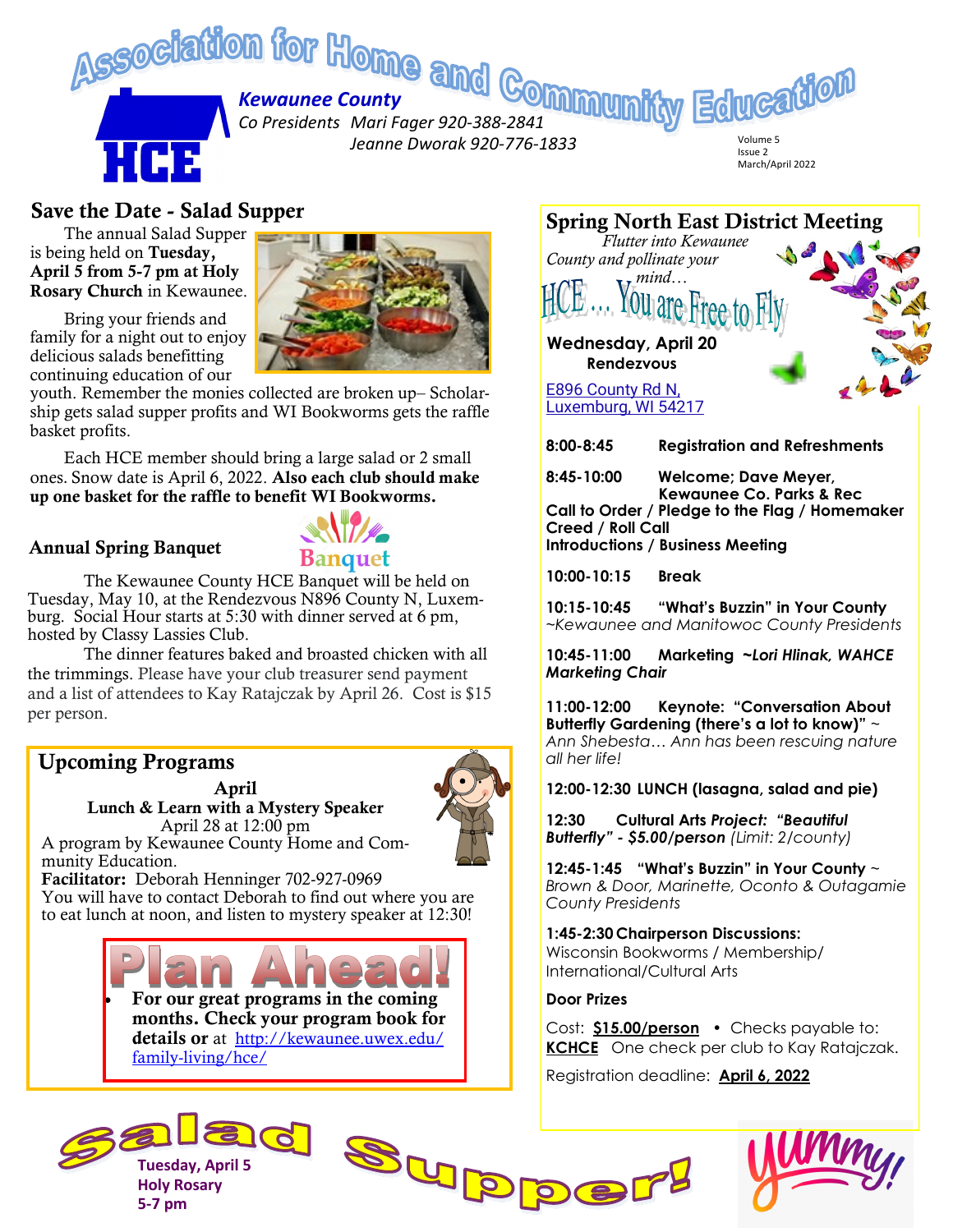

Hilltoppers: Packed raffle basket for Salad Supper, attended Lavender Program after. Lakeshore Legacy: Donated a check and needed items to VIP in Algoma and lunched at Café Tlazo. Working on ideas for the basket and board for the State Conference. *Be sure to email copies of your minutes to Jan. Thank* 

*you!*

# Yearly List of Duties

If you are a Committee Chair or officer and have not filled out your yearly list of duties, it is overdue and needs to be filled out ASAP. We will be using this to revamp the duties of the Co-President/ President. These should be turned in to Deborah Henninger. If you are not sure what to fill in, ask for an example. These also need to be tweaked throughout the year, if you think of something that had not been included; it's an ongoing process. This will facilitate any leaders following in your footsteps. THANK YOU!

## Aging in Place and Next Steps Program Wrap Up

On Jan. 13 at Port O'Call Restaurant in Kewaunee, HCE hosted a speaker talk following a lunch on own for attendees about Aging in Place and Next Steps, by Melissa Konop, Information & Assistance Program Manager at ADRC of the Lakeshore.

Melissa wisely brought materials and spoke about resources the ADRC can provide which included a handbook entitled Falls Prevention, Dementia Resource Guide, ADRC of the Lakeshore Resource Guide for Adults Over 60 and Adults with Disabilities, brochures about the Transportation Program in Kewaunee, and the Nutrition program. Another brochure contains information about the Prevention Programs Schedule for Kewaunee & Manitowoc counties in 2022, and a one-page handout Enrolling in Publicly Funded Long-Term Care Programs. The booklet formerly known as the Senior Scene is now called Aging & Disability Resource Connection, and finally a welcome letter about the ADRC stating their mission and contact information. Residents can call and sign up to receive the Aging & Disability Resource Connection at 1-877-749-7083.

After Melissa spoke about the programs and services offered; she took questions and comments from the audience. We learned about Meals on Wheels, and transportation options, ADRC resources and areas where volunteers are needed in the county.

The ADRC core services are about care needs and resources, for a wide range of people in almost all ages. As Melissa stated, from 5 to 105 years of age. That pretty much covers everyone!

We were given a few extra bags of materials so if interested please contact me, or call the ADRC at the number above to find out how they can help you.

#### *Deborah Henninger*

### State Design a T-shirt Contest!

The T-shirt design can be big or small, on the front, the back or both. You may use a small HCE logo on the front and larger personal design on back. Wherever your creative talents take you! Design colors are your choice and t-shirt color suggestions also welcome. More than one T-



shirt color also considered, but preferred to keep the design to one color. If interested please click on the T-shirt! Enter multiple designs! Have Fun!

#### Newsletter News

Program facilitators—I'd like a wrap up of programs, how many attended and a little of what you learned to include in the newsletter. Since I facilitated the March program, please see the following article for an example. Doesn't need to be a big chore! Newsletters will be published for Jan/Feb, Mar/April, May, June/July/August and Sept/Oct/Nov. December is club parties and such, we will use emails to communicate if anything comes up. Please also check your Program Book for items. In order to publish I will set the deadlines as follows: Jan. 10; Mar 10; April 10; July 10 and Sept. 10. If you've noticed it's already been changed from last newsletter. The May edition will be an in depth look at Music in the Park and what help is needed. Thanks! *Jan Tess, Newsletter* 

# Growing Lavender Program Wrap Up

On March 22, we combined with the Kewaunee County Garden Club to hear Diane Julian of Door Co. Lavender and Lemon; and Pat Heafy of Lavender Mission Fields.

Each of the 27 attendees received a pruning 'how to' with sketch as well as a lavender sachet, and a heartshaped lavender goat milk soap.

A lot of lavender information was shared by Diane and Pat. Lavender can be incorporated into recipes, tea, sachets, soaps, bouquets, lotions, oils, air fresheners … very versatile herb!

Lavender is a member of the mint family. Rosemary is sometimes substituted for lavender. English and French are the most common lavenders.

Thanks to Diane and Pat for a very informative program. We have the 'scent' to remember them!

### Impact of HCE—2022

To recognize the achievements and contributions of HCE members, each member is asked to complete the Contribution report. Information will be compiled into an "[Impact of](https://wahceinc.org/impact-of-hce/) HCE" report. The form is available at **Impact of** [HCE.](https://wahceinc.org/impact-of-hce/)

# HCE Healthy Lifestyle-2022

HCE Family and Community Life will focus on all members being active, and eating healthy, and using local food as a state-wide activity. The 4 question survey covers 13 weeks, from Feb. 13 through May 18, 2022. Form is available at [Healthy Lifestyle.](https://wahceinc.org/healthy-lifestyle/)

Ignore the dates due to the state. These are due to ANITA SCHULLER BY JUNE 1 so she can compile the results!